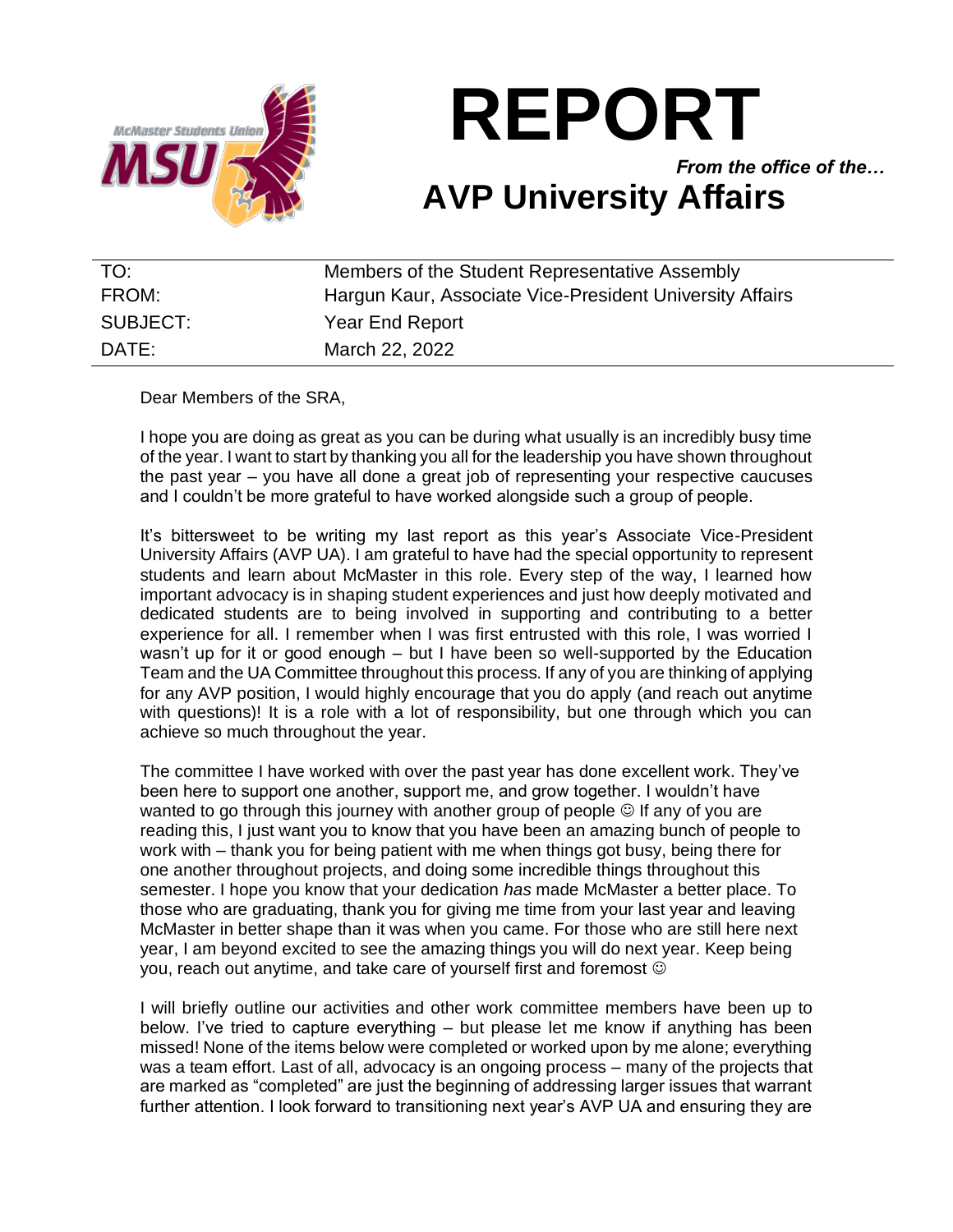well equipped for a successful year and continuing where this year's UA Committee has left off.

Thank you again, everyone! This role has been the highlight of my university experience and working with you has only made it that much better. Please remember to be kind to yourself this exam season and beyond and take care! Keep in touch ☺

## **Progress on Yearplan**

## • **Exam Stress**

 $\circ$  Committee members were recently involved in a meeting with Dr. Kim Dej's office and the Student Success Centre to share recommendations for better supporting students during this in-person exam session. The university was very receptive to implementing said changes during this exam season to ensure students from all years feel supported during the incredibly stressful time.

## • **SUSTAIN 2SS3 Creating the MSU's Inaugural Sustainability Report**

- o Siobhan and I have been working with the SUSTAIN 2SS3 group this semester. I have attached the project description below for those interested
- o **Project Objectives:** The next steps, and goals for SUSTAIN 2SS3 students, will be to follow-up with each service to 1) support them in achieving their goals, where appropriate, 2) capture their progress on meeting and achieving their goals, and 3) prepare the MSU's first-ever sustainability report highlighting the work of the five key services.

## • **Reading Week Moratorium and Date Change**

o Will and Olsen, SRA Health Sciences, have completed their reading week survey and shared these results with Dr. Kim Dej to ensure reading week adjustments are created with student interests in mind. The recommendations were well-received and we are putting together a university stakeholder group to push forward our recommendations to the Associate Dean's group.

#### • **MSU/Okanagan Mental Health Collaborations**

o I have been collaborating with the Okanagan Committee and their Mental Health Task Force since last year. They recently released their immediate and short-term recommendations to improve mental health and psychological wellbeing across campus. Committee members recently had a meeting with Lynn Armstrong, the administer of the McMaster Okanagan Committee, to chat about possible collaborations for this year and will be having a follow-up meeting with progress updates in a few weeks.

#### • **SUSTAIN 3S03: MSU Services Inventory**

- o Dr. Kate Whalen (Senior Manager: Academic Sustainability Programs), Siobhan Teel (VP Education), and I worked closely to develop a project championed by the MSU for the SUSTAIN 3S03 course. The student group developed a project plan, conducted consultations with 5 MSU services, created final summary reports, and presented to the SRA.
- o **Project Objectives:** The McMaster Students Union (MSU) has a goal to enhance sustainability of its services and operational units, with a focus on intersectionality, environmental, accessibility, and financial components of sustainability, as demonstrated in their Sustainability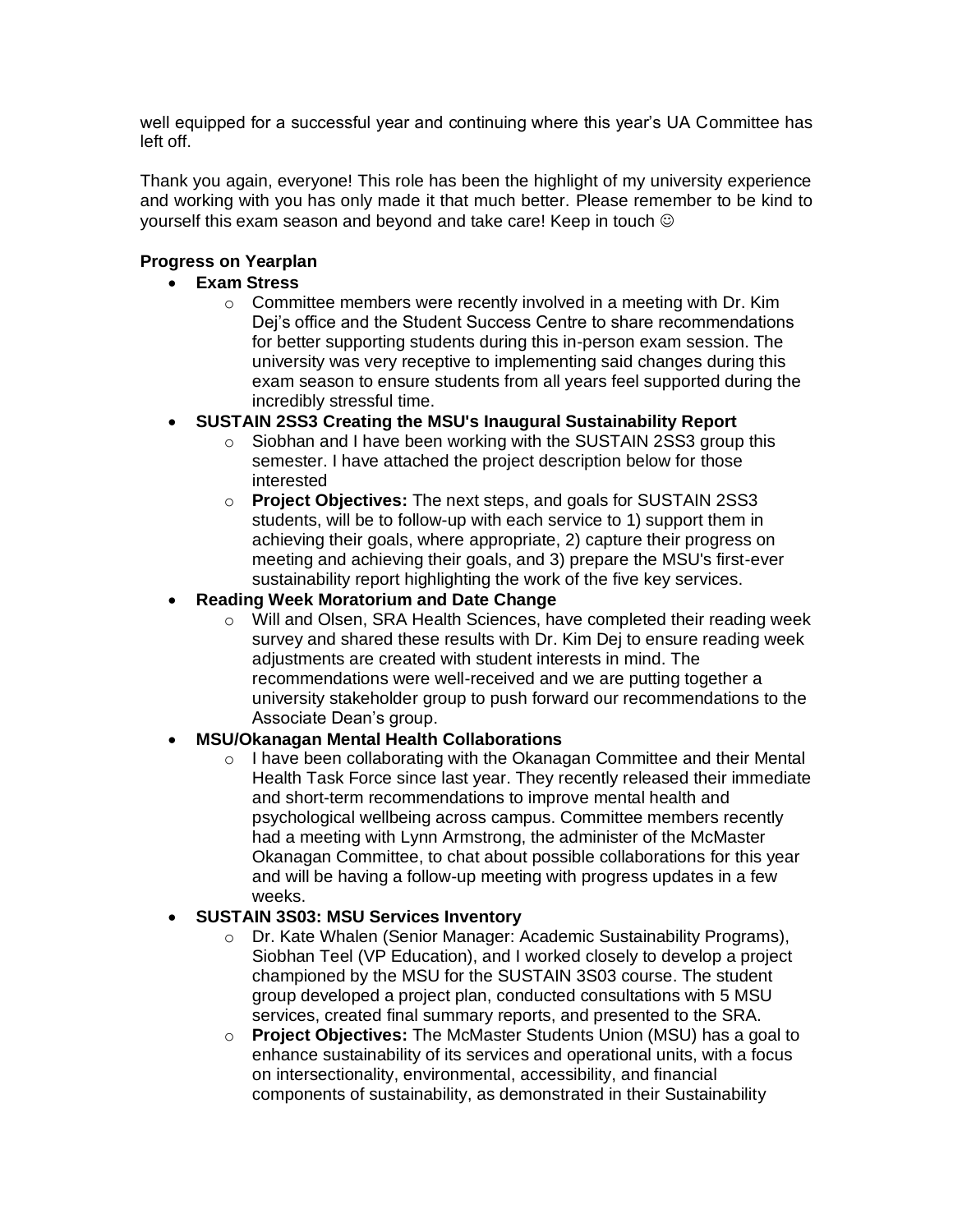Operating Policy. To support the MSU's sustainability goals, SUSTAIN 3S03 students will consult with approximately 5 MSU services and 5 operational units, as identified by the MSU and guided by the MSUs Sustainability Operating Policy, to identify the current progress and goals for the current year to further enhance sustainability in key areas across the MSU. The key deliverables will include a report of the MSUs current progress in relation to their Sustainability Operating Policy, a list of SMART goals for each service and operational unit, and a presentation to the MSU Student Representative Assembly. The outcomes of this consultation will be shared with SUSTAIN 2SS3 students in the Winter semester to report on progress made and advocate for further enhancement.

## • **Student Accessibility Services (SAS) Collaborations**

o I have had regular meetings with Allison Drew-Hassling, Director of Student Accessibility and Case Management, regarding concerns brought up by students and committee members. These conversations have contributed to various outcomes including an audit of the SAS website to increase accessibility, increasing outreach to high schools about the accommodation process, contributing to a first-year orientation program for those registered with SAS, and being on the hiring committee and steering committee of the Student Urgent Response Team.

Recently, a committee member was able to join me on one of these meetings and really take a lead in sharing student concerns with the return to campus. Allison was incredibly receptive and is dedicated to making needed adjustments in SAS to ensure accessibility for all students.

#### • **Student Census/Experience Survey**

o We are actively collaborating with Arig al Shaibah, AVP Equity and Inclusion, and others at the Equity and Inclusion Office to discuss the dissemination and use of last year's student census/experience survey.

#### **Past Events, Projects, & Activities**

- **[Peer Support Services Video](https://www.facebook.com/MSUMcMaster/videos/801941890468578)**
	- o In collaboration with SHEC, Diversity Services, PCC, Maccess, and WGEN and the MSU Communications team, we created a resource to increase awareness and simplify resource navigation of the MSU Peer Support Services. This was shared during Welcome Week events and the MSU Facebook pages. We are currently looking to disseminate this resource through other campus and community partners.

#### • **Orange Shirt Day Campaign**

o Members of the University Affairs committee, in collaboration with the Provincial & Federal Affairs committee, found resources for and contributed to the MSU's Orange Shirt Day campaign to raise awareness of residential schools and indigenous ways of being.

#### • **Second Year Welcome**

- $\circ$  Committee members were involved with the development and planning of the Second Year Welcome, led by Denver Della-Vedova (MSU President) and the presidents of each faculty society.
- **THRIVE Week**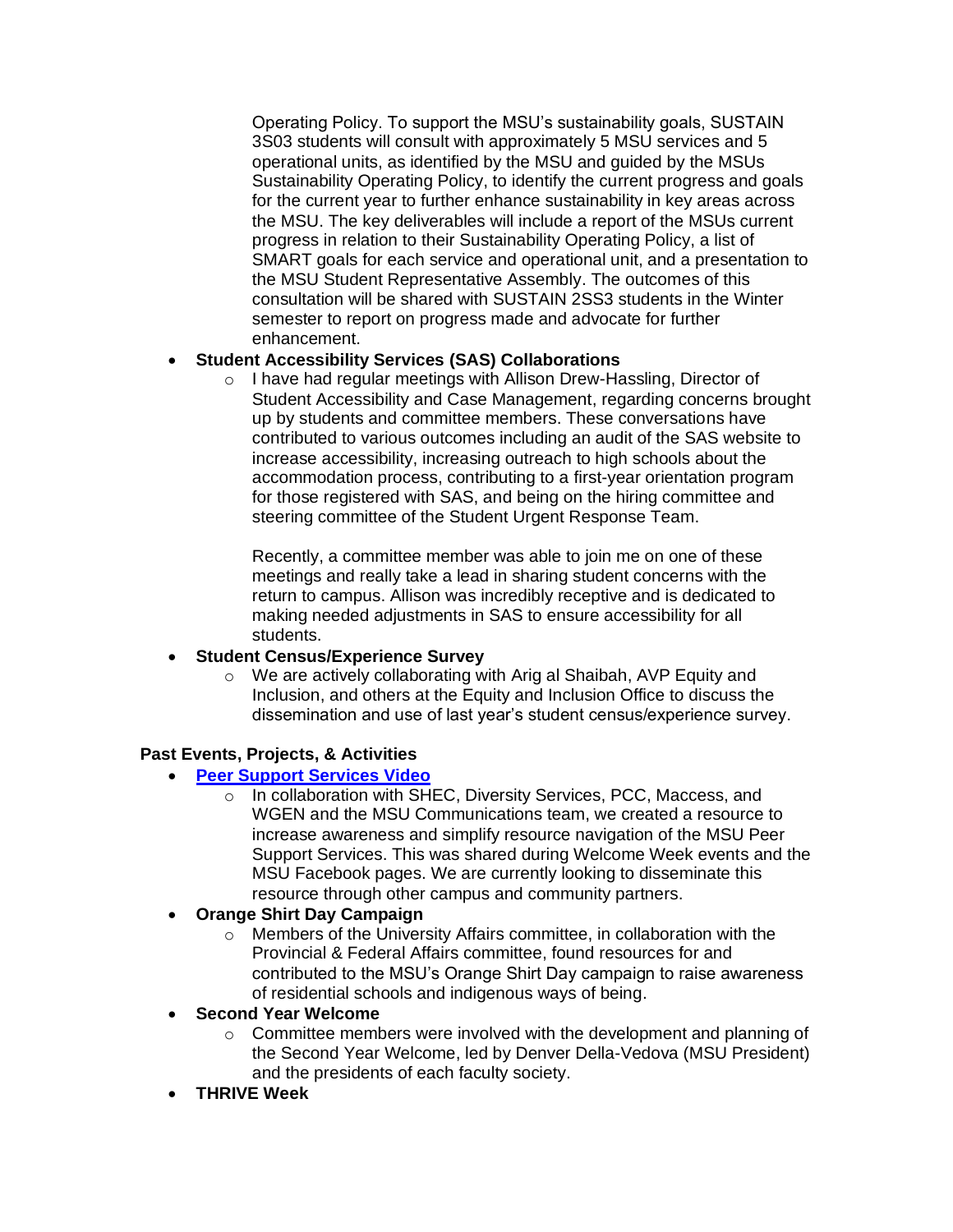- o Various peer support services carried out incredible events for THRIVE Week! I hope you had a chance to drop by and support our services  $\odot$
- **Methods of Assessment** 
	- $\circ$  Committee members did a lot of amazing work on brainstorming and consulting with other organizations on alternate methods of assessment. This was presented in front of Dr. Kim Dej and was very well-received. Further collaborations have also been discussed.
- **iCent Application: MSU Information**
	- o Michael Wooder, our Director of Marketing & Communication, updated the MSU information on this application following conversations with the committee about what should be added.
- **December 6th: Panel on the Impacts of COVID-19 on Gender-Based Violence**
	- $\circ$  The MSU was actively involved in planning this along with a university committee. There panel was held on December  $6<sup>th</sup>$  from 12:30 PM – 2:00 PM EST and had great attendance!
- **International Student Survey Results**
	- o The results of the International Student Survey from last year were presented at the International Student Working group and EDI Implementation Committee to various university staff working on bettering the experience for international students. We were encouraged to conduct a follow up survey to help International Student Services better tailor their services to the evolving need for international students.

#### • **Showcase of Literature on Sexual Violence Prevention and Response**

 $\circ$  An idea that arose from a conversation with Wil Fujarczuk, Coordinator of Sexual Violence Prevention Education at the Sexual Violence Prevention and Response Office, committee members came up with a possible idea of highlighting literature on the topic in the library. We were able to coordinate with the Display Committee who has graciously offered to carry this out for this semester!

#### • **Disability Pride Campaign/Podcast with Diversity Services & Maccess**

o A University Affairs committee member proposed holding a joint campaign with Diversity Services and Maccess on disability pride. We have had an initial meeting with Emunah, the Maccess director and Rebeena, a UA committee member and volunteer with Diversity Services, had taken a lead on this afterwards!

#### **Upcoming Events, Projects, & Activities**

The following are projects that have been started and are currently being further developed by committee members. Many projects are championed by a small number of committee members, with opportunities for others to contribute as they'd like.

#### • **International Student Survey**

- $\circ$  We are planning a follow-up survey to last years to determine how the international student experience has changed as we return to in-person learning. This survey will be run in partnership with International Student Services and the results will be used to inform their services to create a better experience for international students.
- **Indigenous Student Representation in the MSU**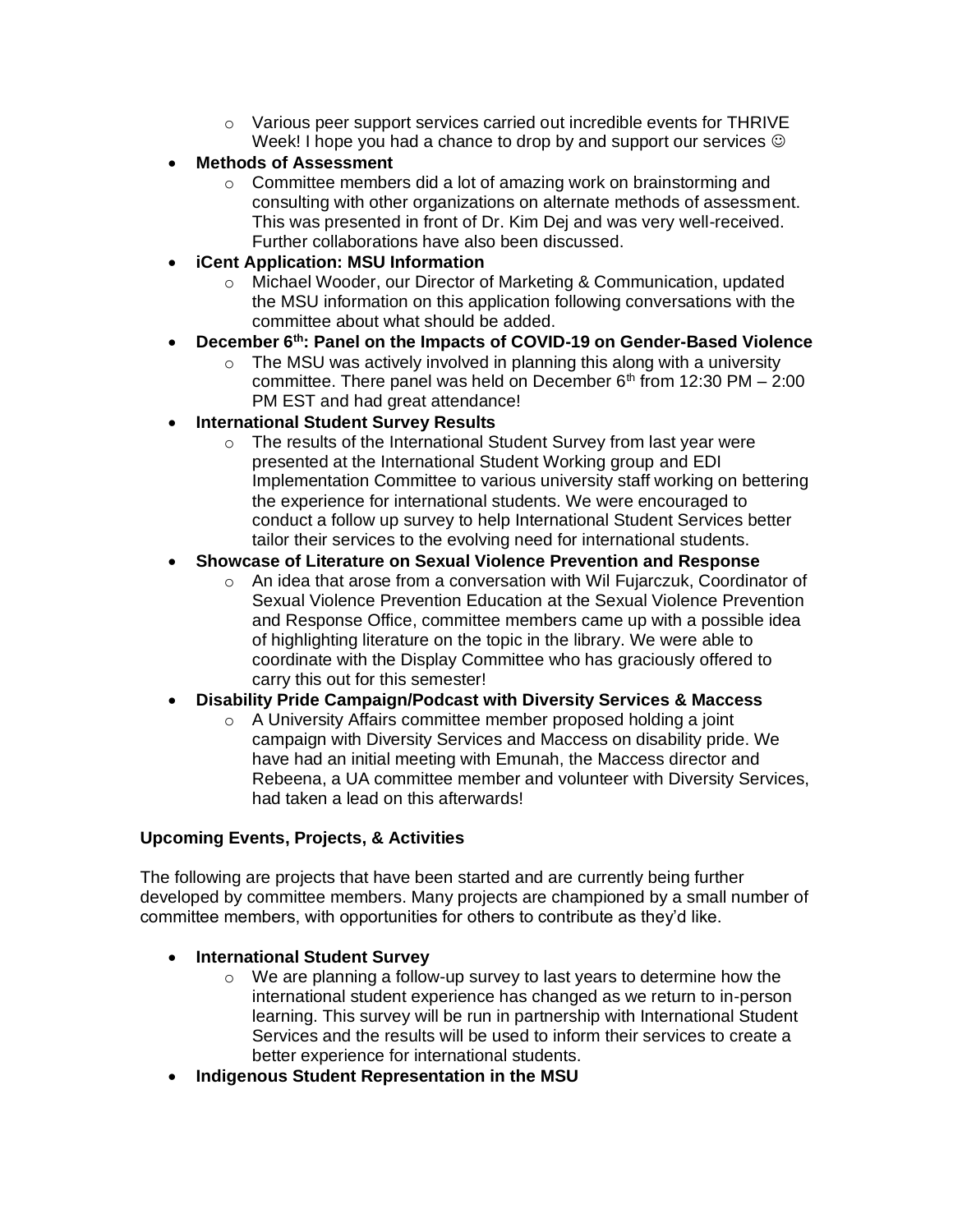- $\circ$  We are hoping to set up meetings with Indigenous student groups and Indigenous Student Services which has been a bit difficult with everyone's busy schedules as we near the end of the year. This will be something
- **Echo360/Transcripts Resources**
	- $\circ$  The committee has shifted their focus from student resources to a focus on faculties to understand barriers to the implementation of Echo360. Members of the committee are currently working on drafting a survey to be sent out to faculty members to assess challenges with implementing Echo360 in their classes.
- **Peer Support Hub**
	- o I am working with Student Accessibility Services and the MSU Peer Support directors to set up an introductory meeting. This collaboration will be focused on creating a support hub for all peer support directors and potentially volunteers along with university administration.
- **MSU/McMaster Academic Accommodations & Mental Health Resources**
	- o In collaboration with Dr. Kim Dej, Acting Vice-Provost (Faculty), the MSU is working on creating a joint communication on the academic accommodation process beyond the first MSAF and mental health resources around campus to increase awareness of supports for students in need.
- **International Student Task Force**
	- o We are hoping to organize a larger task force meeting to help kickstart this task force before the incoming AVP UA takes over. We will begin developing a list of projects for this year. We will also be creating a terms of reference to ensure this committee will continue beyond. Data from this task force will be provided directly to International Student Services to improve their operations.

#### **Successes**

There have been many successes over the past year. Some key areas include engagement of committee members in bringing new ideas and taking the lead on projects, active collaboration with the Board of Directors and other AVPs, as well as building and strengthening relationships with community and campus partners. They have started taking on a larger role within the committee as they begin to self-organize and lead their own projects as well as take the lead in meeting with community stakeholders.

#### **Current Challenges**

The scheduling of meetings remains a challenge, with school getting busier and being unable to find a meeting time that works for everyone in the committee. especially as committee members get busier with school. We have been trying less regular, smaller group meetings to finish up projects as the year ends, but this has been difficult to coordinate with changing schedules as well.

#### **Volunteers**

I would like to thank Olsen Chan, Lindsey Zhang, Callista Liu, William Pereira, Simran Dhindsa, Maya Mabalay-Bynoe, Ezra Nadler, Rebeena Subadar, and Aisha Baig for